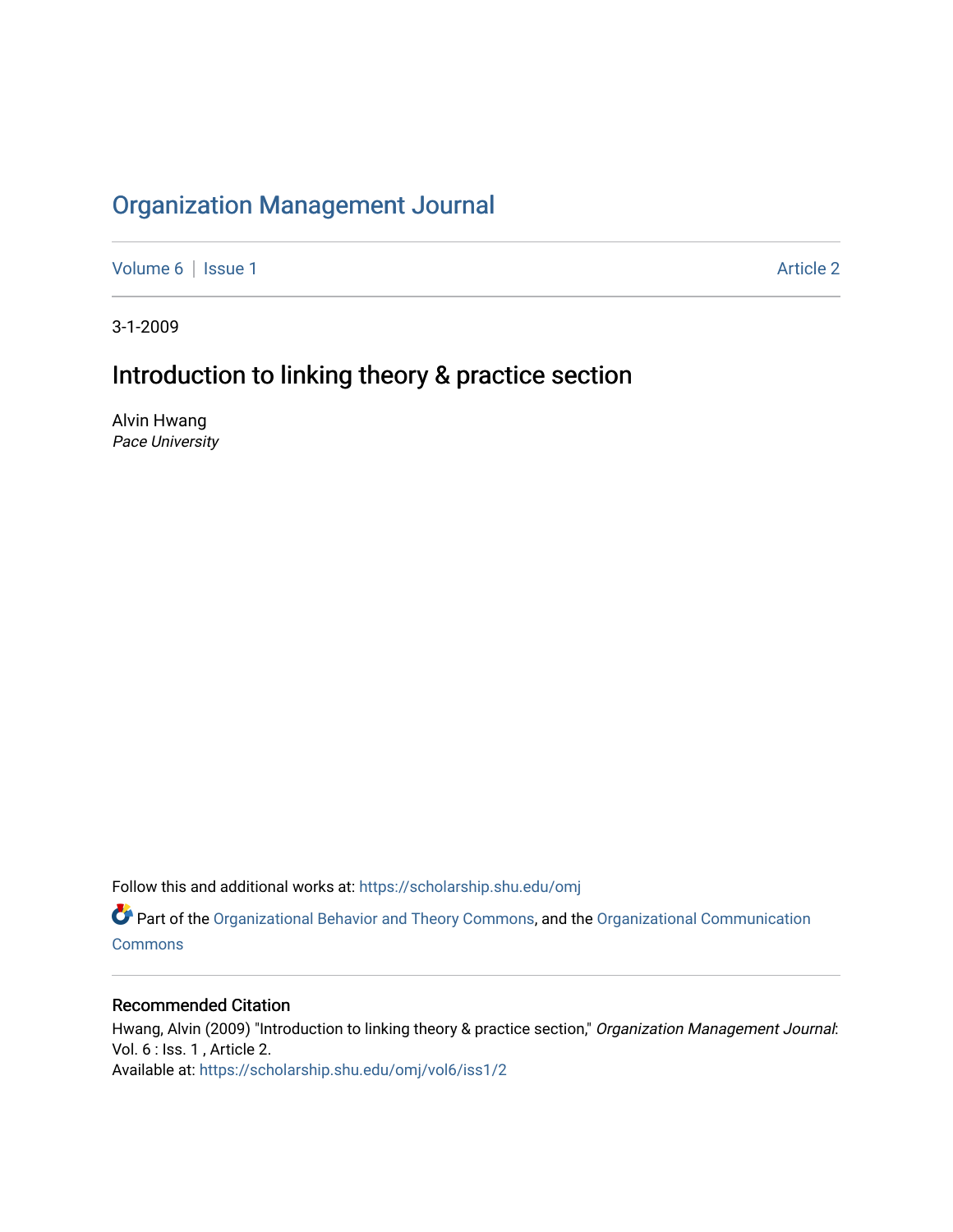# Introduction to linking theory & practice section

### Alvin Hwang

Lubin School of Business, Pace University, New York, NY, USA

Organization Management Journal (2009) 6, 3–4. doi:10.1057/omj.2009.9 I am pleased to introduce two papers for our Linking Theory & Practice Section of this issue. The first paper, ''Reinventing the future: Adding design science to the repertoire of organization and management studies'' by Joan Ernst Van Aken and Georges Romme, presents a timely call for considering the design science research approach towards intervention-based research in organization studies (Bate, 2007). The authors trace the roots of design science research to the medical and engineering fields where the focus is, for example, using research for interventions to heal in the medical field or to accomplish new engineering projects in the engineering fields. Design science research includes several steps, such as systematic review of the theoretical literature, synthesis of knowledge, formulation of a strategy for design intervention, examining the intervention results and integration of new knowledge gained from the intervention (Huff, Tranfield & Van Aken, 2006). Although the intervention part of design science research may be relatively unfamiliar to some researchers in the organization field due to the widely accepted norm of minimal external influence when studying an organizational phenomenon, the call to include intervention is nevertheless not new as intervention is a core part of action research – an established approach in which field participants are encouraged to examine and find solutions to their problems as they study them from a research perspective (Susman and Evered, 1978). What design science research brings to the table is making intervention for performance improvement an explicit objective of research. Thus, it recognizes that research and intervention are not incompatible objectives if done with rigor, as shown in the medical and engineering fields. This paper is an insightful introduction into the relatively new design science research approach in organization studies with a timely call to ensure organizational research has practice relevance in the field.

While the Van Aken and Romme paper presents the design science approach as an alternative to traditional empiricism or interpretive approaches in social science research, ''Employee Empowerment, Action Research and Organizational Change: A Case Study'' by Victor Wooddell, illustrates the degree to which employee and organizational empowerment, and the action research model (Susman and Evered, 1978) could be implemented together in solving a problem in a public organization. The concept of employee empowerment is well recognized in the literature